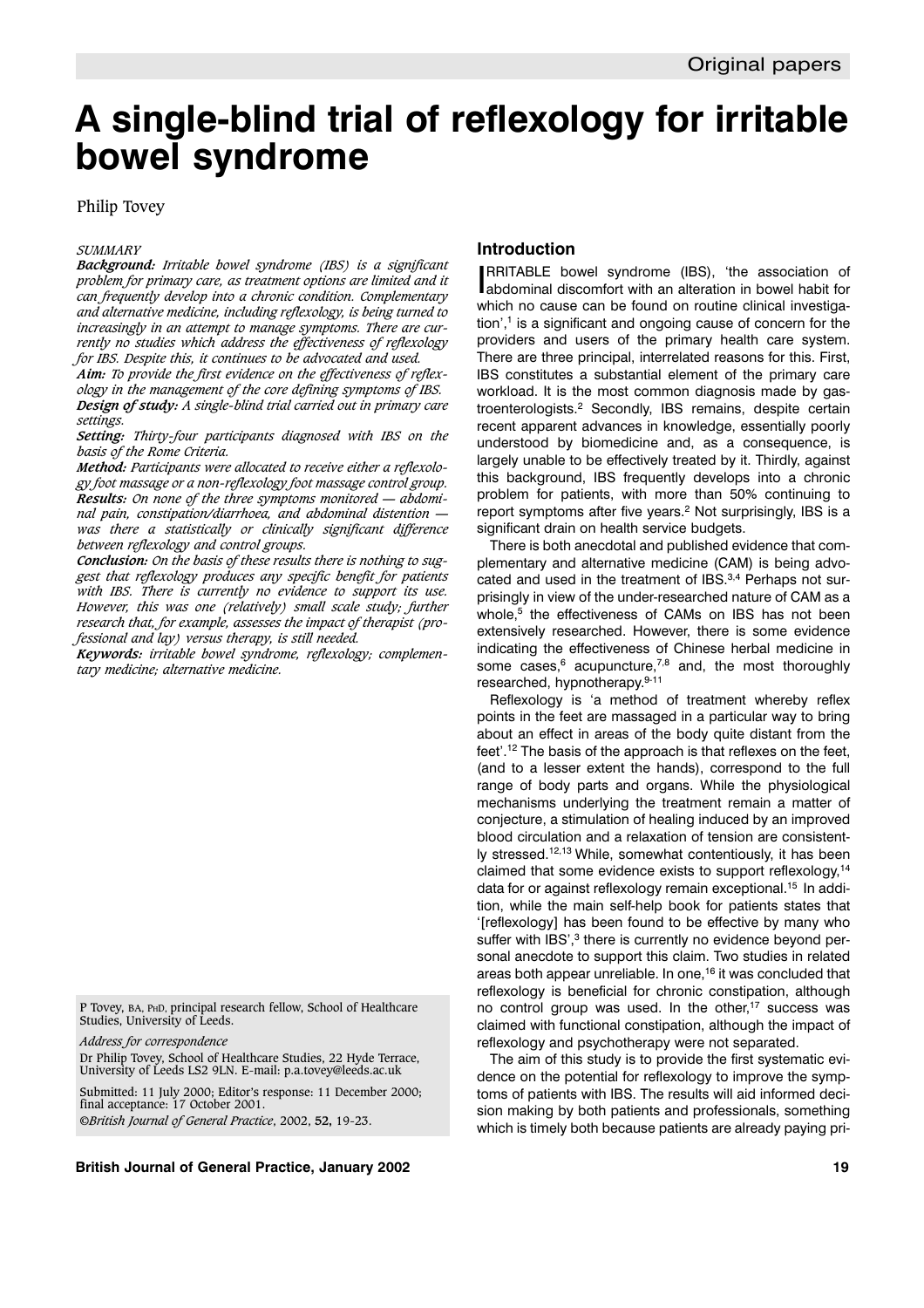## **HOW THIS FITS IN**

*What do we know?*

Both anecdotal and published evidence suggest that reflexology is being advocated for, and used in, the treatment of irritable bowel syndrome (IBS). Little or no research existed previously in this area.

#### *What does this paper add?*

Following this study, there is still no evidence that reflexology provides any specific benefit for people with IBS. However, this was one small-scale study with a particular group of patients. More and varied research is still needed.

vately for reflexology, and because there is increasing pressure for the integration of it into mainstream practice.<sup>18</sup>

## **Method**

The research was conducted in a single geographical area of a city in the north of England during 1999. After full consideration of methodological debates surrounding CAM research,<sup>5</sup> it was designed as a single-blind trial. Four general practices were used; all served predominantly white patients.

Tight inclusion criteria were employed. These were: patients currently under the care of a primary care physician following referral to a gastroenterologist; diagnosis of IBS in line with the Rome Criteria;<sup>21</sup> and, therefore, the exclusion of other causes of symptoms. One exclusion criterion — previous use of reflexology — was used. The purpose of this approach was threefold. First, to ensure that the IBS classification was as standard as possible from patient to patient and that symptoms were not caused by other conditions. Secondly, to ensure that participants were chronic sufferers, thereby minimising the potential for spontaneous symptom remission or for symptom reduction owing to increased attention alone. Thirdly, the exclusion criterion was employed to ensure that patients would be unable to distinguish between treatment and control groups. Written consent from participants, and ethical approval from a Local Ethics Committee, were sought and received.

Participants, identified via a notes search, were initially contacted by their GP, and then by the researcher. Ninety per cent of those sent full details agreed to participate. All were currently under the care of their GP following secondary care referral.

Patients were randomised to one of two groups (Figure 1):

- *Reflexology group*. Treatment consisted of six (four weekly and two fortnightly) 30-minute sessions conducted as close as possible to 'normal' practice.
- *Indistinguishable control group*. As benefits of CAM are frequently dismissed as the result of increased contact alone, the main aim was to control for that contact. This group were exposed to exactly the same number of contact sessions as the experimental group. Sessions were carried out in exactly the same way, following the same procedures, with the single exception of a nonreflexology foot massage was given (a massage that did not include the application of pressure on key points of



*Figure 1. Trial profile.*

the feet that is characteristic of reflexology). According to reflexology theory this should have no curative effect as no stimulation of healing has occurred.

All sessions were conducted in the participants' surgery. 'Holistic' features of a standard consultation, such as lifestyle advice, were excluded from the procedure. This was because it can be argued that the fundamental validity of reflexology rests on the extent to which its specific form of foot massage produces an impact — a discernible change unrelated either to the process of consulting or to behavioural change. The study's lead reflexologist was consulted throughout to minimise grounds for the *post hoc* rejection of findings by advocates of reflexology on the basis of the inappropriateness or artificiality of project design. A written code of conduct, refined during pilot work with two people from outside of the trial, was followed to maximise procedural rigour.

Randomisation by alternation was used. Participants were recruited practice by practice since, given the small numbers involved in each practice, full randomisation in these small blocks would have been impractical.

A Health Assessment Sheet, similar to those used successfully in other IBS trials,<sup>11</sup> was used to provide a quick and easy means for participants to record symptom intensity. The defining symptoms of IBS — abdominal pain and constipation/diarrhoea, plus bloatedness/abdominal distention, were assessed daily on a five-point (0 to 4) scale. The forms were completed by all participants for two weeks before the first session (details of sessions below), throughout the interven-

### **20 British Journal of General Practice, December 2001**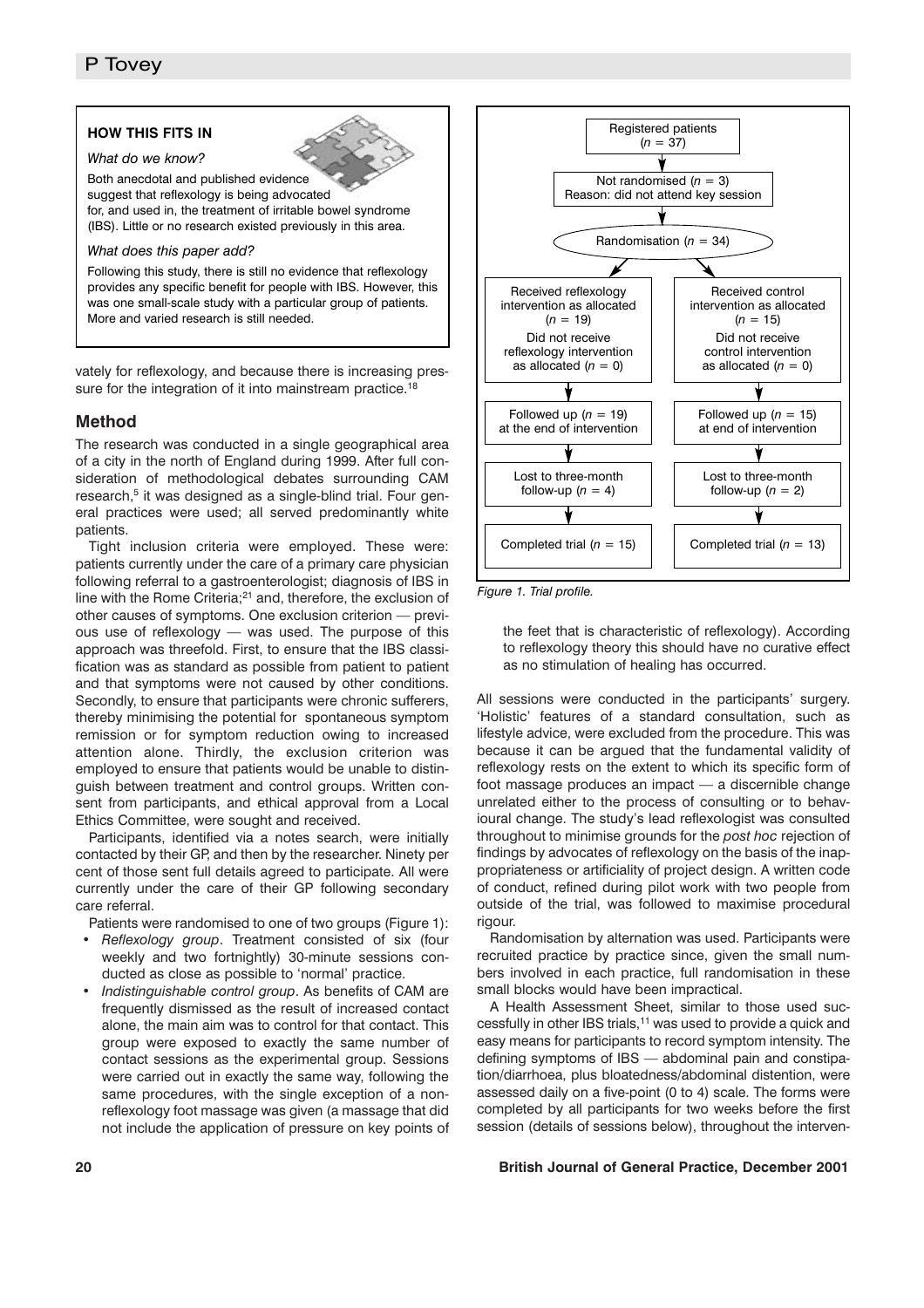tion, for two weeks after, and again for two weeks at followup three months after the final session. Results are based on a comparison of symptoms at baseline: end of Week 2 (prior to the first session), and outcome: Week 10 (after the last session). Follow-up data were based on a comparison of symptom intensity at baseline with symptom intensity three months after the end of the intervention. There was an 80% power (aiming at 18 patients per arm), with 5% significance to detect a difference of 50% of controls and 90% of the experimental group achieving health improvement on the principal outcome measure (abdominal pain). As no published evidence existed in the area, the figures resulted from an assessment of the kind of difference that would be regarded as clinically significant (and from clinical experience might be anticipated), i.e., the kind of difference that might underpin integration into mainstream practice. Data were analysed using a Mann–Whitney U test.

## **Results**

Thirty-four patients (28 female, six male, mean age  $= 48$ , age range  $= 19$  to 72) — a number larger than in much of the related work on  $IBS^{19}$  and  $CAM^{14,20}$  — completed the study. Symptom duration ranged from 18 months to 15 years. Baseline depression was negligible (mean  $= 3.6$ , Hospital Anxiety and Depression Scale [HAD]), baseline anxiety was higher (mean  $= 9.6$  HAD, ([7 to 10 indicates mild anxiety, 11 to 14 indicates moderate anxiety]). The intervention was completed by 19 participants in the reflexology group (15 at the three-month follow-up) and 15 in the control group (13 at the three-month follow-up).

There were no significant differences in baseline characteristics between the two groups (abdominal pain: reflexolo $gy$  — median = 1.4, interquartile range (IQR) = 0.6 to 2.1, control — median =  $0.7$ , IQR =  $0.5$  to 1.3; constipation/diarrhoea: reflexology — median =  $1.9$ , IQR =  $1.2$  to 2.1, control — median =1.2,  $IQR = 0.3$  to 1.7; bloatedness: reflexol $ogy$  — median = 2.5, IQR = 1.3 to 3.1, control — median = 2.0,  $IQR = 1.0$  to 2.2).

Fifteen participants were approached at varying stages of the trial and asked if they could confidently identify which group they belonged to. None expressed a 'confident' assessment although two offered a 'guess' and both of these guesses were correct. A reasonable degree of confidence that the blind nature of the trial was maintained can therefore be expressed.

## *Abdominal pain*

Abdominal pain is the principal outcome measure and one of the key defining symptoms of IBS laid out in the Rome Criteria.21 These data show no significant difference between the impact of reflexology and control on this symptom (control — median =  $-0.40$ , IQR =  $-0.90$  to 0.00,  $n = 15$ ; reflexology — median =  $-0.10$ ,  $IQR = -0.80$  to 0.10,  $n = 19$ ;  $U = 114.0$ ,  $P = 0.32$ ; Figure 2). No change in outcome was recorded at the three-month follow-up (control — median =  $-0.25$ , reflexology — median = 0.00)

## *Constipation/diarrhoea*

This is the second variable drawn from the Rome Criteria for

### **British Journal of General Practice, January 2002 21**



*Figure 2. Change in abdominal pain score at end of intervention. Key:*  $\Box$  IQR; — median;  $\rightarrow$  all data excluding outliers;  $\Diamond$  outliers *(> 1.5 x IQR from the edge of the box).*

IBS. Again, there is no evidence of any difference between the groups (Figure 3), and on this measure very little impact was recorded at all (control — median =  $-0.30$ , IQR =  $-0.80$ to 0.20,  $n = 15$ ; reflexology — median = 0.05, IQR = -0.53 to 0.43,  $n = 18$ ;  $U = 115.0$ ,  $P = 0.47$ ). This was confirmed at follow-up (control — median =  $0.00$ ; reflexology — median  $= 0.10$ ).

#### *Bloatedness*

The pattern established with the first two symptoms is repeated with bloatedness (Figure 4) (control  $-$  median =  $-0.40$ , IQR =  $-1.05$  to  $-0.15$ ,  $n = 13$ ; reflexology — median =  $-0.10$ , IQR =  $-0.60$  to 0.20,  $n = 17$ ; U = 77.5, P = 0.17. Again, these results were confirmed at follow-up (control median =  $-0.42$ ; reflexology — median =  $-0.10$ ).



*Figure 3. Change in constipation/diarrhoea at end of intervention. Key:*  $\Box$  IQR; — median;  $\rightarrow$  all data excluding outliers;  $\Diamond$  outliers *(> 1.5 x IQR from the edge of the box).*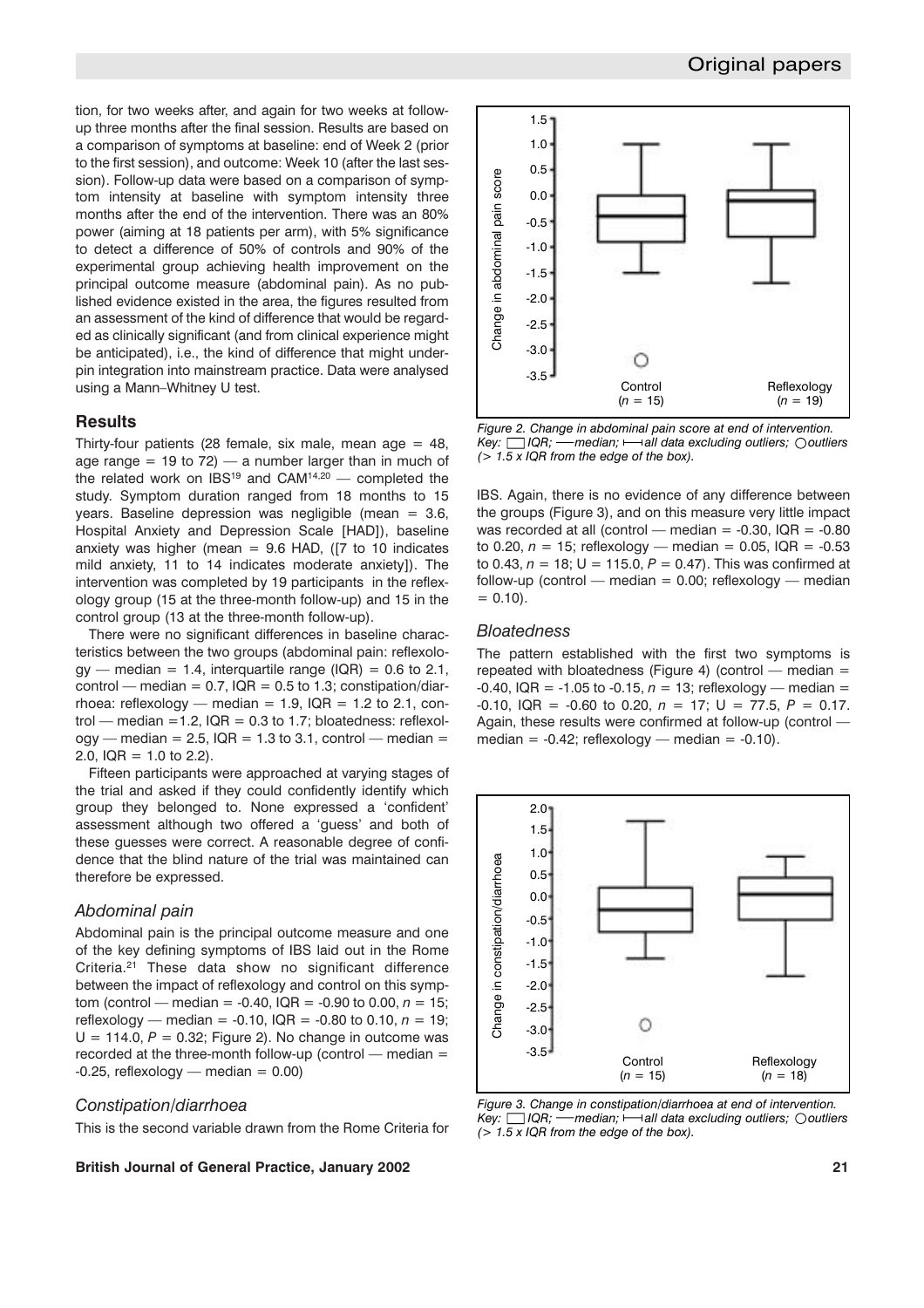

*Figure 4. Change in bloatedness at end of intervention.*

*Key:*  $\Box$  IQR; — median;  $\rightarrow$  all data excluding outliers;  $\Diamond$  outliers *(> 1.5 x IQR from the edge of the box).*

# **Discussion**

The aim of this research was to provide the first systematically conducted study of reflexology and symptom management in patients with IBS. While due caution should be exercised in generalising from a single (relatively small) study, the nature of the data is such that clear conclusions can be drawn.

On the basis of this study, there is no evidence that reflexology provides any specific benefit for patients with IBS. On none of the three symptoms was there anything approaching a positive difference in support of reflexology. According to reflexology theory, there should have been a clear benefit for the reflexology group; however, this was not the case. This is an important finding given the existing evidence vacuum, the context of patients paying privately for reflexology, and the apparent preparedness of practices and primary care groups to consider referral or practice-based utilisation of CAMs21. There is nothing in these initial data to support the purchase of reflexology by individuals or the allocation of health service resources to it by professionals.

However, it is important to recognise that these results are from one ethnically homogeneous study with a quite specific group of patients. More research is needed, not only to test these initial findings but also to extend the range of participants to, for instance, those newly diagnosed with IBS. Indeed, it might well be argued that the group of participants included in this study were a 'hard to treat' group, as they were all chronic sufferers who had all been through both primary and secondary orthodox care systems without alleviation of symptoms. This is certainly a fair point: reflexology is only failing to produce results with those for whom orthodox approaches have provided little benefit. While the tight inclusion criteria served to establish a clear identity for the sample, a more pragmatic GP-defined, or even patient-defined, population may have provided greater potential for success. However, the crucial point is that reflexology is being advocated and sold on the basis that it can make a difference to those unable to be helped by orthodox medicine  $-$  it may be a stiff test but it is one demanded by the claims of the therapists. And it is important to reiterate that it was a test designed in consultation with reflexology practitioners.

The study might also have produced a different outcome had a different type of control group involving no physical contact been used. While this would have permitted comparison of standard care with intervention, it was considered crucial to control for the impact of enhanced physical contact (of whatever sort) to be able to identify what the specific benefits of reflexology might be. Clearly, extending the nature of groups is an option for future work. Also, it might be argued that the study was underpowered. Certainly, a larger trial could be established in which less demanding assumptions about the level of differences necessary to establish clinical significance are made. This would have been more of a concern if any indication of an effect, however weak, had been found.

I want to conclude with a note of caution. Although the results of this study are quite clear, they should not be used to dismiss reflexology as a treatment option across the board, nor indeed to argue against the effectiveness of CAM as a whole. The simple fact is that we know very little about the effectiveness of very many treatment options in relation to very many conditions. Reflexology in particular remains not just under-researched but almost unresearched<sup>15</sup> something that is quite startling given the extent of its use. For instance, we need to examine the varying impact of individual practitioners and indeed the extent to which the legitimacy held by orthodox practitioners, for instance general practitioners and/or nurses, might impinge on the effectiveness of reflexology. And even with IBS, as noted above, varying the definition and selection of patients may yet yield different outcomes. There is clearly a need for substantially more research, using a range of controlled and naturalistic approaches, before definitive conclusions can be reached.

#### **References**

- Read N. The neurotic bowel. In: Read N. (ed). *Irritable bowel syndrome.* Oxford: Blackwell, 1992.
- 2. Hope R, Longmore J, Hodgetts T, Ramrakha P. *Oxford Handbook of Clinical Medicine*. 3rd edition. Oxford: Oxford University Press, 1996.
- 3. Habets B. *The IBS Handbook*. London: Carnell, 1993.
- 4. IBS Bulletin. *IBS Bull Rev Int Res*. 1997; **15**.
- 5. Lewith G, Holgate S. CAM research and development.
- *Complement Ther Nurs Midwifery* 2000; **6:** 19-24.
- 6. Bensoussan A, Talley N, Hing, M, *et al*. Treatment of irritable bowel syndrome with Chinese herbal medicine: a randomized controlled trial. *JAMA* 1998; **280:** 1585-1589.
- Diehl D. Acupuncture for gastrointestinal and hepatobiliary disorders. *J Alternat Complement Med* 1999; **5:** 27-45.
- 8. Chan J, Carr I, Mayberry J. The role of acupuncture in the treatment of irritable bowel syndrome: a pilot study. *Hepatogastroenterology* 1997; **44:** 1328-1330.
- 9. Galovski T, Blanchard E. The treatment of irritable bowel syndrome with hypnotherapy. *Appl Psychophysiol Biofeedback* 1998; **23:** 219-232.
- 10. Houghton L, Heyman D, Whorwell, P. Symptomatology, quality of life and economic features of irritable bowel syndrome the effect life and economic features of irritable bowel syndrome of hypnotherapy. *Aliment Pharmacol Ther* 1996; **10:** 525-529.
- 11. Whorwell P. Controlled trial of hypnotherapy in the treatment of severe refractory irritable bowel syndrome. *Lancet* 1987; **2:** 1232- 1234.
- 12. Hall N. *Reflexology*. London: Thorsons, 1996.
- 13. Fulder S. *The Handbook of Complementary Medicine.* Sevenoaks: Hodder and Stoughton, 1989.
- 14. Hodgson H. Does reflexology impact on cancer patients' quality of life? *Nursing Standard* **14:** 33-38, 2000.
- 15. Ernst E, Koder K. An overview of reflexology. *Eur J Gen Pract* 1997; **3:** 52-57.

### **22 British Journal of General Practice, January 2002**